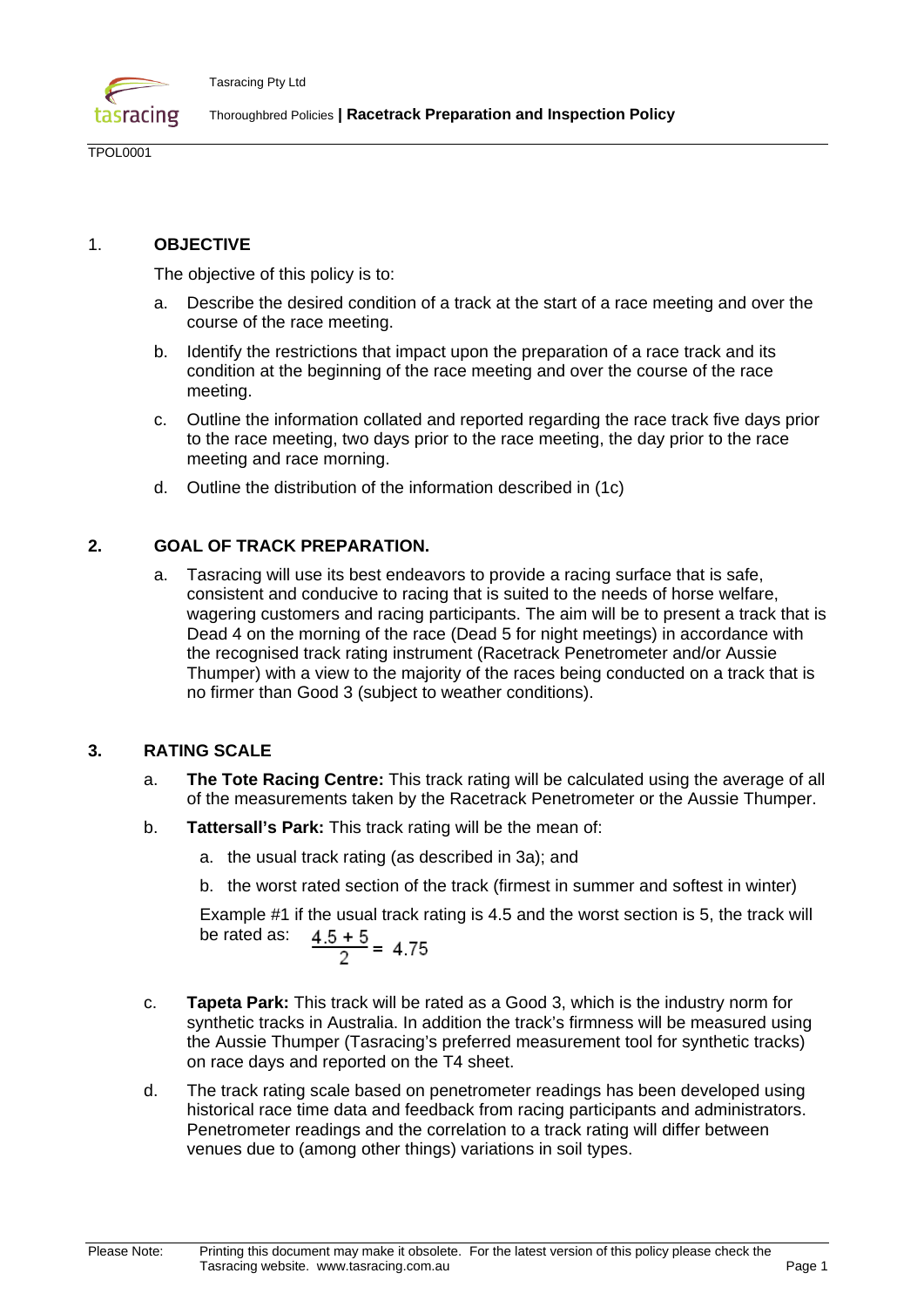

TPOL0001

#### **4. INSTRUMENTS**

- **a.** *The Racetrack Penetrometer.* This instrument is the industry standard for measuring the firmness of racetracks in Australia. The use of the instrument is described by the manufacturer's instructions.
- **b.** *The Aussie Thumper.* This instrument provides an alternative measurement to the Racetrack Penetrometer and is Tasracing's preferred method for synthetic track ratings. The Aussie Thumper may also be used on the turf tracks as a supplemental reading (if required). The use of the instrument is described by the manufacturer's instructions.

#### **5. RATING THE TRACK**

**a.** Tracks will be rated five times prior to a race meeting. The first three measurements are for internal purposes to evaluate the track and plan irrigation and other management practices. This information is presented in the form of a track sheet (Tsheet) distributed to the Stewards and the host racing club. The next two rating measurements are taken on race morning (at daylight) and two hours prior to the first race. The first four measurements will be recorded on T-sheets as per the Racetrack Preparation and Inspection Procedure, TPRO0037.

The fifth measurement will be a supplemental measurement to provide the Stewards with the latest information regarding any possible change in the track rating that has occurred since the measurement taken at daylight. For expediency, the final measurement will generally be taken utilising the Aussie Thumper. Table 1 provides a summary of the timing and methodology of each reading used for turf tracks.

| <b>Rating Frequency prior to each</b><br>race meeting | Methodology used for track rating |
|-------------------------------------------------------|-----------------------------------|
| 1. 5 days prior to a race meeting.                    | Penetrometer reading              |
| 2. 2 days prior to a race meeting.                    | Penetrometer reading              |
| 3. 1 day prior to a race meeting.                     | Penetrometer reading              |
| 4. Race day at daylight                               | Penetrometer reading              |
| 5. 2 hrs prior to first race.                         | Penetrometer or Aussie Thumper    |

### **Table 1**.

- **b.** The track rating measurements for turf tracks will be taken at a minimum of 30 locations at 1m and 3m off the rail. In each location 3 drops will be recorded. The locations measured must be taken from the same vicinity each time and each reading (drop) recorded. The track rating will be determined based on the penetrometer readings according to standard operating procedures.
- **c.** Where a variation of two rating points exist due to inconsistencies of the track, (e.g. Slow 6 and Heavy 8 in different sections) or if additional information is deemed to be appropriate to disseminate, an SMS message will be sent to all participants listed on Tasracing's SMS data base as soon as practically possible, and notification placed on Tasracing website and through social media.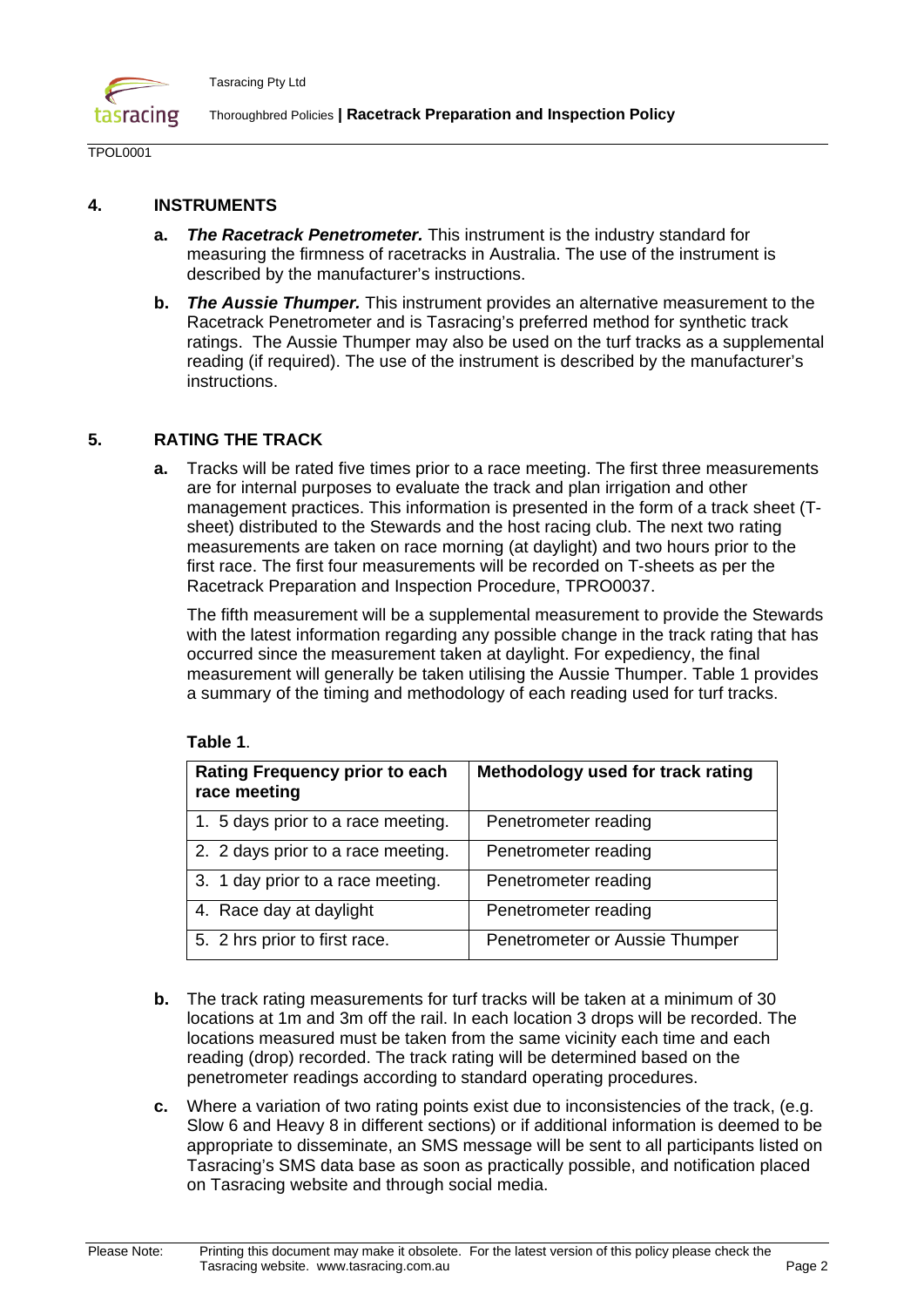

Thoroughbred Policies **| Racetrack Preparation and Inspection Policy** 

TPOL0001

- **d.** The Racecourse Manager or his delegate will walk the track with the Stewards on race day before the races commence. The supplemental rating (if available) will be supplied to the Stewards at this time.
- **e.** The Racecourse Manager is responsible for the rating of the track and dissemination of information until the Stewards officially take control of the racecourse (this time is normally two hours prior to the first race).

### **6. IRRIGATION STRATEGY**

- a. The irrigation strategy leading up to the race meeting is formulated to produce a track consistent with the goal. Weather may result in a track being presented at variance to the goal.
- b. The penetrometer readings and the weather forecast will be used as a guide to the amount of irrigation that is applied. Rainfall predictions will be used as a guide but will not be relied upon to ensure the goal is achieved.
- c. The Racecourse Manager may program higher volumes of irrigation to be applied in firmer areas of the track. All penetrometer and irrigation amounts will be recorded on the T-sheets and distributed as per the Racetrack Preparation and Inspection Procedure, TPRO0037.
- d. The information provided to RISA will be the average amount of irrigation applied to the track and will not specify differing amounts due to restrictions with the RISA system.

The purpose of applying different amounts to various parts of the track is to even out the track, therefore improving the consistency of the track. Spot, localised and manual irrigation will not be included in the information supplied to RISA, but will be noted on the T-sheet.

### **7. FACTORS AFFECTING THE CONDITION AND PREPARATION OF THE RACETRACK**

It is not always possible for a Racecourse Manager to precisely control the rating of a track due to various factors. The main factors are:

### **a. Weather conditions**

A track may move through two rating points in a day due to prevailing weather conditions. A track may be Dead 4 and naturally progress to a Good 2 by the last race. Conversely the weather may be considerably cooler than predicted resulting in no rating change.

### **b. The type of track, its age and construction (especially soil type**)

Older tracks with a fine soil texture and/or high organic matter content are unpredictable, especially during hot windy weather or wet weather. These tracks will have inconsistent sections that are not always possible to even out.